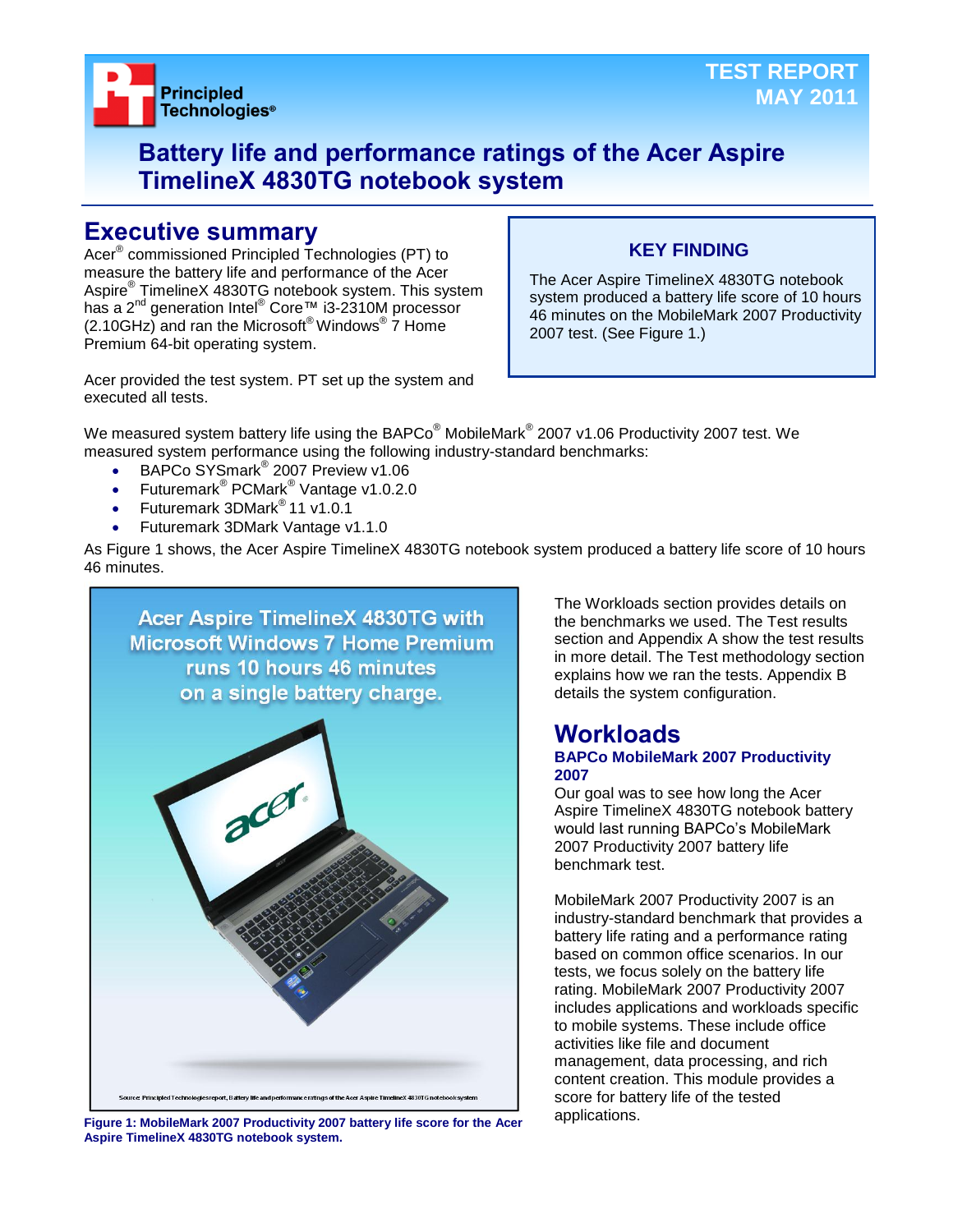MobileMark 2007 Productivity 2007 includes the following applications with their corresponding tasks:

- Microsoft Project 2003 (project management)
- Microsoft Excel<sup>®</sup> 2003 (calculation sheets)
- Microsoft Outlook<sup>®</sup> 2003 (emails, calendars, scheduler)
- Microsoft PowerPoint® 2003 (slide presentations)
- Microsoft Word® 2003 (formatted text documents)
- WinZip® Computing and WinZip Pro 10.0 (compressed archives)
- Adobe  $^{\circ}$  Photoshop $^{\circ}$  CS2 (manipulated and compressed images)
- Adobe Illustrator® CS2 (manipulated images)
- $\bullet$  Adobe Flash<sup>®</sup> 8 (vector graphics, animation)

MobileMark 2007 measures system battery life in minutes. MobileMark 2007 records system battery life at the start of the Productivity 2007 benchmark. It repeats the benchmark workload until the system battery life is depleted, or until the system powers down due to low battery life. At the 7 percent battery life setting, MobileMark 2007 records a timestamp once per minute. At the end of the benchmark, it compares the beginning timestamp to the final (last recorded) timestamp. MobileMark 2007 derives its system battery life rating as the number of minutes between the start and end timestamps.

We followed the run rules that BAPCo specifies for MobileMark 2007 here: [http://www.bapco.com/support/mobilemark2007/Manual/rules.html.](http://www.bapco.com/support/mobilemark2007/Manual/rules.html)

For more information on this benchmark, see [http://www.bapco.com/products/mobilemark2007/.](http://www.bapco.com/products/mobilemark2007/)

## **BAPCo SYSmark 2007 Preview v1.06**

BAPCo's SYSmark 2007 Preview v1.06 performance metric tests processor performance in the following four office workload scenarios: e-learning, office productivity, video creation, and 3D modeling. SYSmark 2007 Preview records the time the system takes to complete each individual operation in each scenario. For more information on this benchmark, see [http://www.bapco.com/products/sysmark2007preview/.](http://www.bapco.com/products/sysmark2007preview/)

## **Futuremark PCMark Vantage v1.0.2.0**

Futuremark's PCMark Vantage v1.0.2.0 benchmark suite tests system CPU and GPU performance, RAM speeds, and hard drive read/write speeds. The benchmark runs common tasks such as video playback, audio and video transcoding, data encryption, Windows mail, game testing, and web page rendering. For more information on this benchmark, see [http://www.futuremark.com/benchmarks/pcmarkvantage/introduction/.](http://www.futuremark.com/benchmarks/pcmarkvantage/introduction/)

#### **Futuremark 3DMark 11 v1.0.1**

Futuremark's 3DMark 11 v1.0.1. benchmark suite tests system GPU DirectX<sup>®</sup>11 performance and CPU workload processing performance, primarily to report a system's 3D gaming capability. Tests include HDR rendering, shadow mapping, and pixel shading. For more information on this benchmark, see [http://www.3dmark.com/.](http://www.3dmark.com/)

## **FutureMark 3DMark Vantage v1.1.0**

FutureMark's 3DMark Vantage v1.1.0 benchmark suite tests system GPU DirectX10 performance, and requires either Microsoft Windows Vista or Windows 7. 3DMark Vantage v1.1.0 includes testing of GPU-powered physics, DirectX10-specific features, and procedural volumetric effects. Like 3DMark06 v1.2.0, 3DMark Vantage v1.1.0 provides an indication of a system's 3D gaming capability. For more information on this benchmark, see [http://www.futuremark.com/benchmarks/3dmarkvantage/introduction/.](http://www.futuremark.com/benchmarks/3dmarkvantage/introduction/)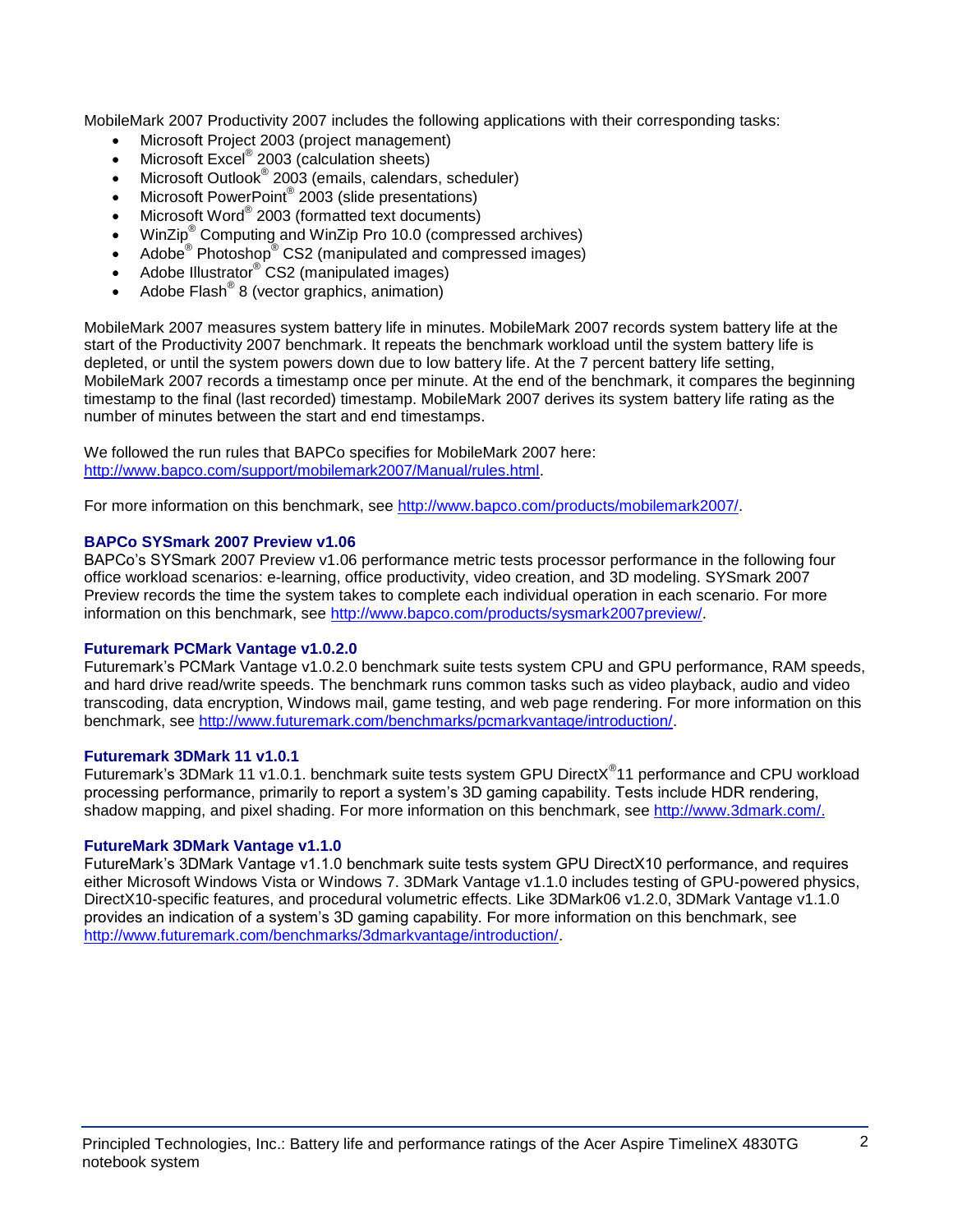## **Test results**

Figure 2 presents the median scores for the Acer Aspire TimelineX 4830TG notebook system on the benchmark tests we performed. For both MobileMark 2007 Productivity and SYSmark 2007 Preview, we conducted one conditioning run. We then conducted three official runs. For the remaining benchmarks, we conducted three runs. For MobileMark, we used the median of the Battery Life scores to determine the Performance Qualification score. In the event of a tie, we chose the run with the higher Performance Qualification score. For PCMark Vantage, we used the median of the PCMark Suite scores to determine the sub-scores. In the event of a tie, we chose the run with the higher Productivity score. For 3DMark 11 and 3DMark Vantage, we used the median of the 3DMark Scores to determine the sub-scores. In the event of a tie, we chose the run with the higher Combined or CPU score. There were no ties in any of our tests. (Complete test results appear in Appendix A.)

| <b>Test</b>                                                      | <b>Score</b> |  |
|------------------------------------------------------------------|--------------|--|
| BAPC0 MobileMark 2007 v1.06 Productivity (76 nits)               |              |  |
| MobileMark 2007 - Productivity - Performance Qualification score | 208          |  |
| MobileMark 2007 - Productivity - Battery Life score (minutes)    | 646          |  |
| BAPCo SYSmark 2007 Preview v1.06                                 |              |  |
| SYSmark 2007 Preview v1.06 Rating                                | 149          |  |
| SYSmark 2007 Preview v1.06 - E-Learning                          | 131          |  |
| SYSmark 2007 Preview v1.06 - VideoCreation                       | 165          |  |
| SYSmark 2007 Preview v1.06 - Productivity                        | 144          |  |
| SYSmark 2007 Preview v1.06 - 3D                                  | 158          |  |
| <b>Futuremark PCMark Vantage 1.0.2.0</b>                         |              |  |
| <b>PCMark Suite</b>                                              | 5,199        |  |
| <b>Memories Suite</b>                                            | 3,300        |  |
| <b>TV and Movies Suite</b>                                       | 3,497        |  |
| <b>Gaming Suite</b>                                              | 3,783        |  |
| <b>Music Suite</b>                                               | 5,369        |  |
| <b>Communication Suite</b>                                       | 4,917        |  |
| <b>Productivity Suite</b>                                        | 4,279        |  |
| <b>HDD Test Suite</b>                                            | 3,328        |  |
| 3DMark 11 v1.0.1                                                 |              |  |
| <b>3DMark Score</b>                                              | 983          |  |
| <b>Graphics Score</b>                                            | 890          |  |
| <b>Physics Score</b>                                             | 2,700        |  |
| <b>Combined Score</b>                                            | 842          |  |
| 3DMark Vantage 1.1.0 run in Entry Level mode                     |              |  |
| <b>3DMark Score</b>                                              | 12,493       |  |
| <b>GPU</b> Score                                                 | 17,224       |  |
| <b>CPU Score</b>                                                 | 6,850        |  |
| 3DMark Vantage 1.1.0 run in Performance Level mode               |              |  |
| <b>3DMark Score</b>                                              | 4,206        |  |
| <b>GPU Score</b>                                                 | 3,736        |  |
| <b>CPU Score</b>                                                 | 6,849        |  |

**Figure 2: Median benchmark scores for the Acer Aspire TimelineX 4830TG notebook system we tested.**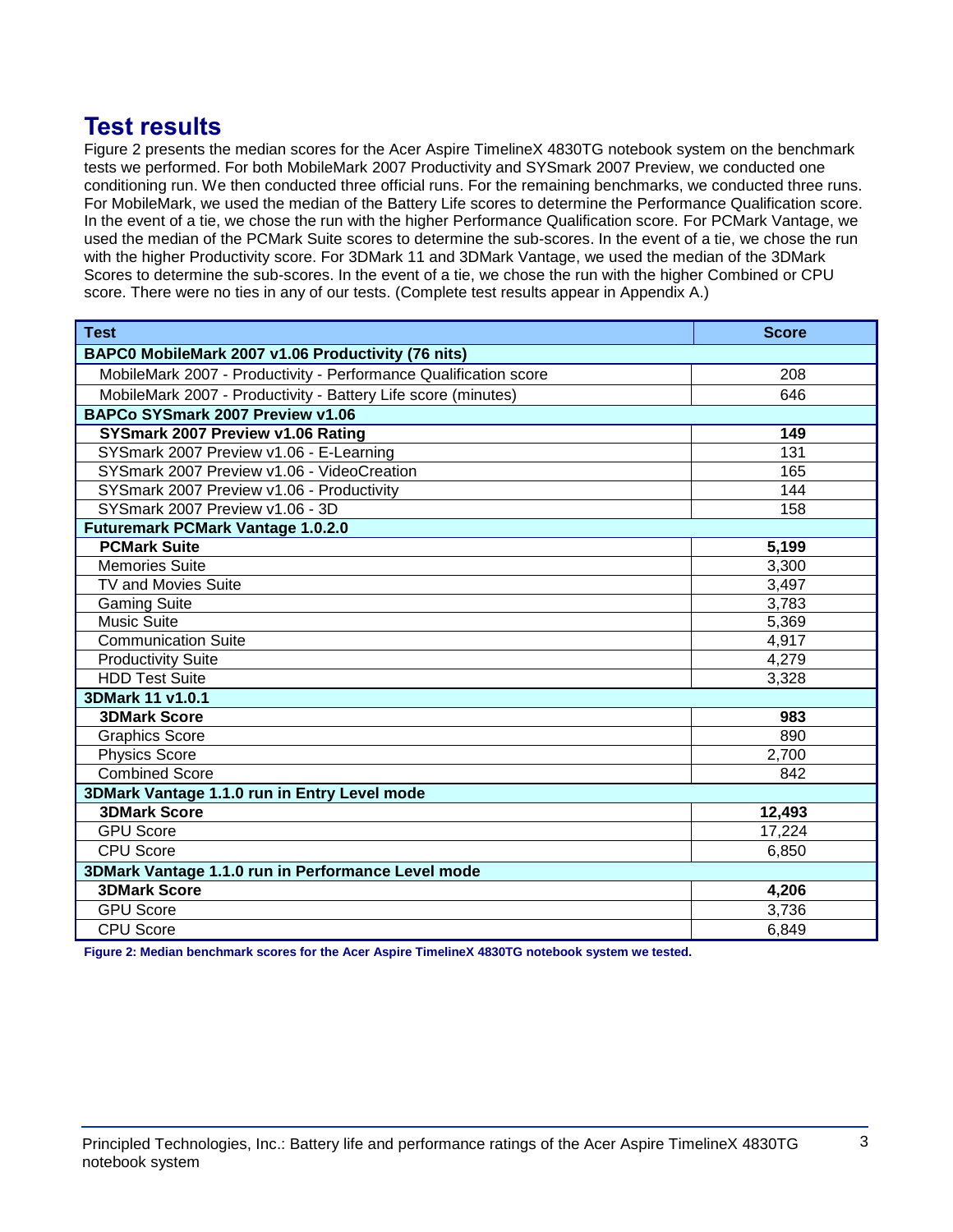# **Test methodology**

This section details the methodologies we followed in testing the system.

## **Measuring battery life with MobileMark 2007**

## **Antivirus software conflicts**

MobileMark 2007 is not compatible with any virus-scanning software, so we uninstalled any such software present on the notebook PCs before we installed the benchmark.

## **Pre-installed software conflicts**

MobileMark 2007 installs the following applications, which its test scripts employ:

- Adobe Photoshop 6.0.1
- InterVideo WinDVD $^{\circ}$  6.0
- Macromedia $^{\circledR}$  Flash $^{\circledR}$  5.0
- Microsoft Excel 2002
- Microsoft Outlook 2002
- Microsoft PowerPoint 2002
- Microsoft Word 2002
- Microsoft Visual<sup>®</sup> C++ 2005 Redistributable
- Netscape<sup>®</sup> Communicator 6.01
- Network Associates McAfee<sup>®</sup> VirusScan<sup>®</sup> 5.13
- WinZip Computing WinZip 8.0

If any of these applications are already on the system under test, they could cause problems with the benchmark due to software conflicts. To avoid any such issues, before we installed the benchmark, we uninstalled all conflicting pre-installed software applications, including different versions of any of the programs MobileMark 2007 uses.

#### **Display brightness and power settings**

The brightness of a notebook's display affects its battery life. Therefore, BAPCo requires that, before you test with MobileMark 2007, you do the following step: make sure the brightness of the notebook's monitor is greater than or equal to 60 nits on a completely white screen while the notebook is unplugged and running on battery power. The measurement follows the standards from the Video Electronics Standards Association [\(www.vesa.org/Standards/summary/2001\\_6a.htm\)](http://www.vesa.org/Standards/summary/2001_6a.htm).

We complied with this standard for all the tests we ran by setting the notebook PC's brightness as close to 60 nits as we could without going below that brightness level. We used the following procedure before we started each test. Note: This procedure assumes we began with the notebook plugged into the power supply.

- 1. To create a completely blank, white screen, open Microsoft Paint by clicking Start $\rightarrow$ All Programs→Accessories→Paint.
- 2. Open the Attributes by pressing Ctrl+E.
- 3. Enter dimensions that are larger than the current screen resolution. For example, if the screen resolution is 1,280 x 800, type 1600 for Width and 1200 for Height.
- 4. Click OK.
- 5. Press Ctrl+F to view the bitmap image and render the screen totally white.
- 6. Wait 45 minutes to allow the screen to warm.
- 7. Unplug the notebook from the power supply, and measure the display's brightness using a luminance meter in the center of the screen. (We used the Gossen Mavolux5032C.)
- 8. If the reading is below or significantly greater than 60 nits, use the notebook's keyboard screenbrightness-adjustment keys to bring the display as close to 60 nits as possible, then retest.
- 9. Allow the notebook to run on battery power for 10 minutes, re-measure the display, and adjust the brightness up or down as necessary.
- 10. Verify that the notebook saved the brightness setting by plugging in the system, unplugging it, and taking another reading.

Note: If the notebook did not save this setting, use its power-management application(s) to set the brightness appropriately, and save that setting. If saving the settings is ineffective, use the keyboard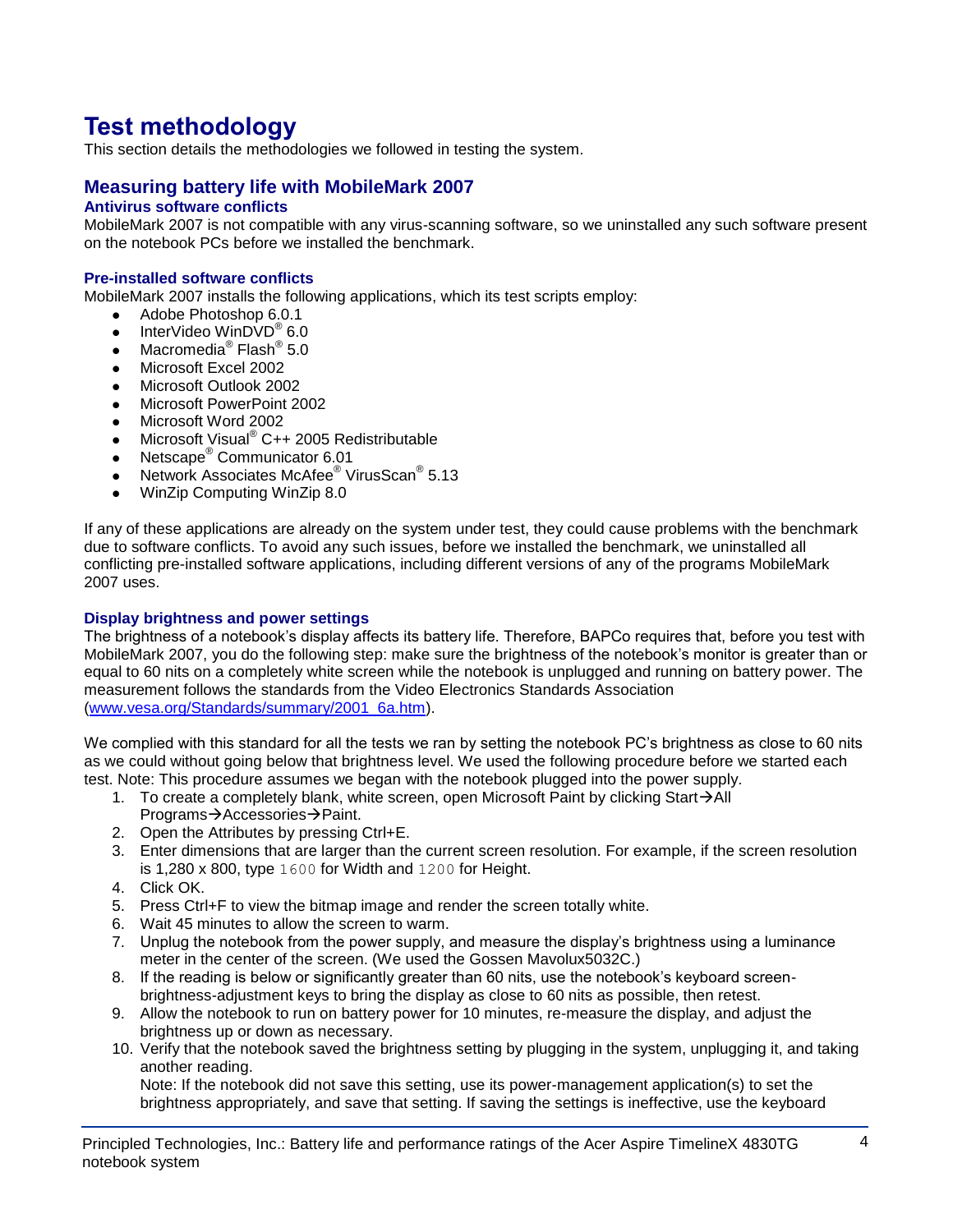brightness setting keys to adjust the screen to bring the display as close to 60 nits as possible. Next, note how many times you pressed the button to achieve the desired brightness. After unplugging the system under test, use the keyboard to set the desired brightness by pressing the brightness button as many times as you previously noted to return the screen to the correct brightness level.

## **BAPCo AutoConfig Tool v2.4.1**

This tool supports three levels of configuration:

- 1 . Only makes changes that are REQUIRED in order for the benchmark to run.
- 2 . Additionally, makes changes that are RECOMMENDED for repeatable results.
- 3 . Additionally, makes changes that help ensure best results.

We choose Level 3 in the AutoConfig tool.

The BAPCo AutoConfig tool makes the following configuration changes at each of the three levels:

## **Level 1—Required**

- Creates and activates a new power scheme that it names MobileMark 2007
- Disables hibernate, standby, and display standby
- Sets hard drive timeout and CPU power management Note: See the following Power schemes section for details on this scheme
- Disables Screen Saver
- Disables Windows Update
- Disables Desktop Cleanup Wizard
- Disables User Account Control (UAC)
- Disables Sidebar

## **Level 2—Recommended**

- Completes Level 1
- Disables Windows Security Center warning messages
- Disables Windows Firewall
- Disables incoming Remote Desktop connections
- Disables Windows Error Reporting to Microsoft
- Prevents the Welcome Center from running at startup

## **Level 3—Best scores**

- Completes Level 1 and Level 2
- Disables Windows Defender

## **Power schemes**

The BAPCo AutoConfig tool creates a MobileMark 2007 power scheme, which makes the following power option changes:

- a . Additional settings:
	- Require a password on wakeup: No
- b . Hard disk:
	- Turn off hard disk after: 3 minutes
- c . Wireless Adapter Settings:
	- Power Saving Mode: Maximum Power Saving
- d. Sleep:
	- Sleep after: Never
- e . USB settings
	- USB selective suspend setting: Enabled
- f . Power buttons and lid:
	- Lid close action: Do nothing
	- Power button action: Shut down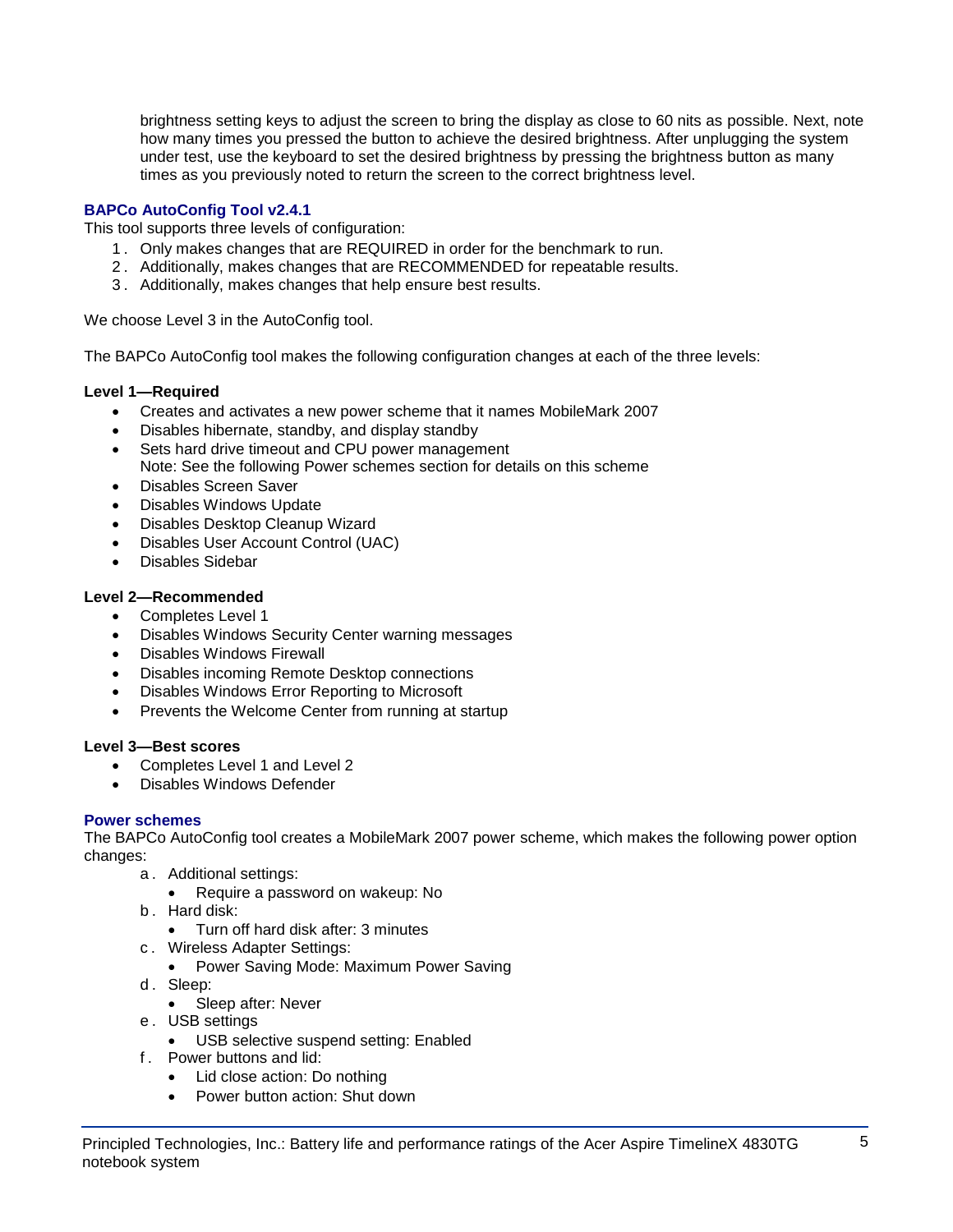- Sleep button action: Sleep
- Start menu power button: Shut down
- g . PCI Express:
	- **Link State Power Management: Maximum power savings**
- h . Processor power management:
	- Minimum processor state: 5%
	- Maximum processor state: 100%
- i. Search and Indexing:
	- Power Savings Mode: Power Saver
- j. Display:
	- Turn off display after: Never
	- Adaptive display: Off (Extends the time that Windows waits to turn off the display)
	- Display brightness: 100% (We then adjust the brightness percentage to be no less than 60 nits)
- k . Multimedia settings:
	- When sharing media: Prevent idling to sleep
- l. Battery:
	- Critical battery action: Shut down (on battery), Do nothing (plugged in)
	- Low battery level: 0%
	- Critical battery level: 0%
	- Low battery notification: Off
	- Low battery action: Do nothing

#### **Installing MobileMark 2007 v.1.06 and configuring the system for testing**

- 1. Turn off the wireless network adapter by using the external toggle switch.
- 2. Insert the MobileMark 2007 Install DVD in the notebook PC's DVD drive.
- 3. When the Autoplay appears, click Run setup.exe.
- 4. At the Welcome screen, click Next.
- 5. Accept the license agreement, and click Next.
- 6. At the Choose Destination Location screen, accept the default location of C:\ProgramFiles (x86)\BapCo\MobileMark 2007, and click Next.
- 7. At the Ready to Install the Program screen, click Install.
- 8. At the InstallShield Wizard Complete screen, click Finish.
- 9. Download MobileMark 2007 Patch 5 from [http://www.bapco.com/support,](http://www.bapco.com/support) saving the download to the desktop.
- 10. Double-click the MobileMark 20007 Patch 5 desktop icon.
- 11. In the 7-Zip self-extracting archive window, select a location to extract the installation files, and click Extract.
- 12. Browse to the location of the extracted files, and double-click the MobileMark 2007 folder.
- 13. Double-click the MobileMark2007\_patch folder.
- 14. Double-click setup.
- 15. At the Welcome screen, click Next.
- 16. At the Update Complete window, click Finish.
- 17. Run the BAPCo Auto-configuration tool, v.2.4.1, or manually set the power options:
	- a. Insert the Auto-configuration tool disc in the notebook PC's DVD drive.
	- b. Double-click BAPCo\_AutoConfig.bat.
	- c. Type M to choose MobileMark 2007.
	- d. Type 3 to choose the changes that produce the best possible scores.
	- e. Type  $R$  to restart the system when the application prompts you to do so.
- 18. Adjust the screen brightness to no less than 60 nits:
	- a. Click the Windows start button, and type  $power$  options in the Windows Start Search box.
	- b. Click Change plan settings.
	- c. Click Change advanced power settings.
	- d. Expand the Display option, and change the Display brightness on battery and plugged in to the correct percentage that produces no less than 60 nits.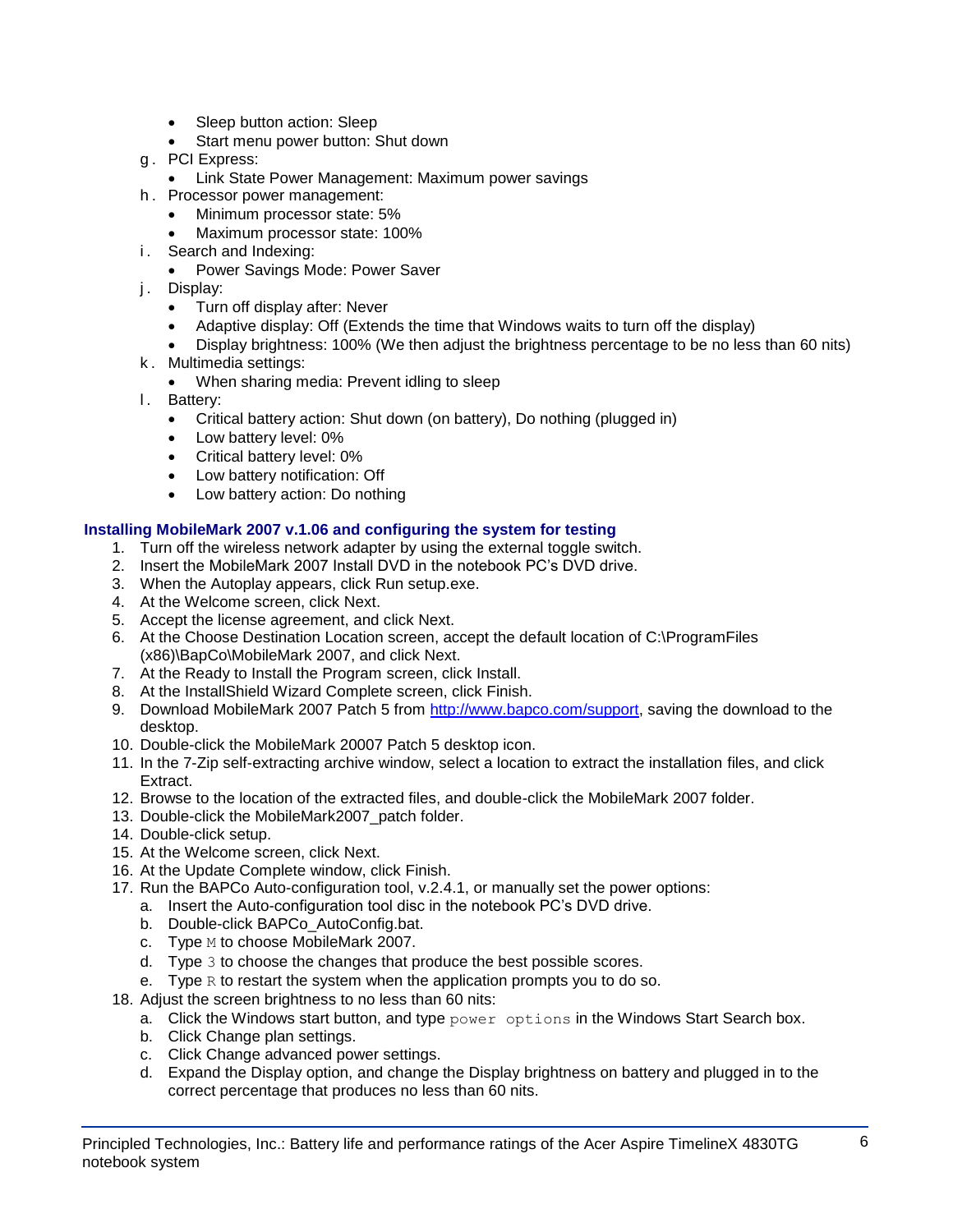Note: If you are unable to save these settings, please see the Displaying Brightness section above.

- 19. Disable automatic disk defragmentation:
	- a. Click the Windows start button, type disk defragmenter in the Windows Start Search box, and press Enter.
	- b. Click Configure Schedule.
	- c. Uncheck the box next to Run on a schedule, and click OK.
	- d. Click Close.
- 20. Disable System Protection:
	- a. Click the Windows start button, and type System in the Windows Start Search box. In the search results that appear, click System under the Control Panel heading.
	- b. Click System Protection in the left pane.
	- c. In the System Properties window under the System Protection tab, click the first Available Drive under the Protection Settings heading, and click Configure.
	- d. Click the Turn off system protection radio button, and click OK.
	- e. When prompted with Are you sure you want to turn off system protection on this drive?, click Yes.
	- f. Repeat steps c through e for any other Available Drives as necessary.
	- g. Click OK, and close the System window.
- 21. Disable Windows Desktop Search indexing:
	- a. Click the Windows start button, type Indexing Options in the Windows Start Search box, and press Enter.
	- b. Click Modify.
	- c. Under Change selected locations, uncheck the boxes next to each indexed location, and click OK. d. Click Close.
- 22. Defragment the hard drive(s):
	- a. Click the Windows start button, type disk defragmenter in the Windows Start Search box, and press Enter.
	- b. Highlight the local disk drive under Current status, and click Defragment disk.
	- c. When the process is complete, click Close.

## **Conditioning the battery**

- 1. Plug the AC power adapter into the notebook PC, and completely charge the battery.
- 2. Install MobileMark 2007 v1.06, following the steps we outlined in the Installing MobileMark 2007 section earlier in this section.
- 3. Double-click the MobileMark 2007 icon on the desktop.
- 4. Highlight the Productivity 2007 item in the left panel.
- 5. Type System Conditioning as the name for this test in the Project Name field in the top-right panel, and click Next Step.
- 6. If MobileMark 2007 lists no problems or warnings, click Next Step. If it does list any problems or warnings, close MobileMark 2007, and correct the problem(s) before proceeding.
- 7. After the benchmark integrity check, click Next in the Preparing a new test window.
- 8. When prompted, unplug the AC power adapter. The Productivity 2007 test begins immediately.
- 9. The test is complete when the notebook PC has fully depleted its battery and is no longer operational when running on battery power.
- 10. Plug the AC power adapter into the notebook PC, and completely charge the battery.

## **Measuring battery life with MobileMark 2007 v.1.06**

We performed the following steps to run the MobileMark Productivity 2007 benchmark:

- 1. Double-click the MobileMark 2007 icon on the desktop.
- 2. Select the Productivity 2007 test by highlighting it in the left panel.
- 3. Enter a name for this test in the Project Name field in the top right panel, and click Next Step.
- 4. If MobileMark 2007 lists no problems or warnings, click Next. If it does list any problems or warnings, close MobileMark 2007, and correct the problem(s) before proceeding.
- 5. After the benchmark integrity check, click Next in the Preparing a new test window.
- 6. When prompted, unplug the AC power adapter. The test begins immediately.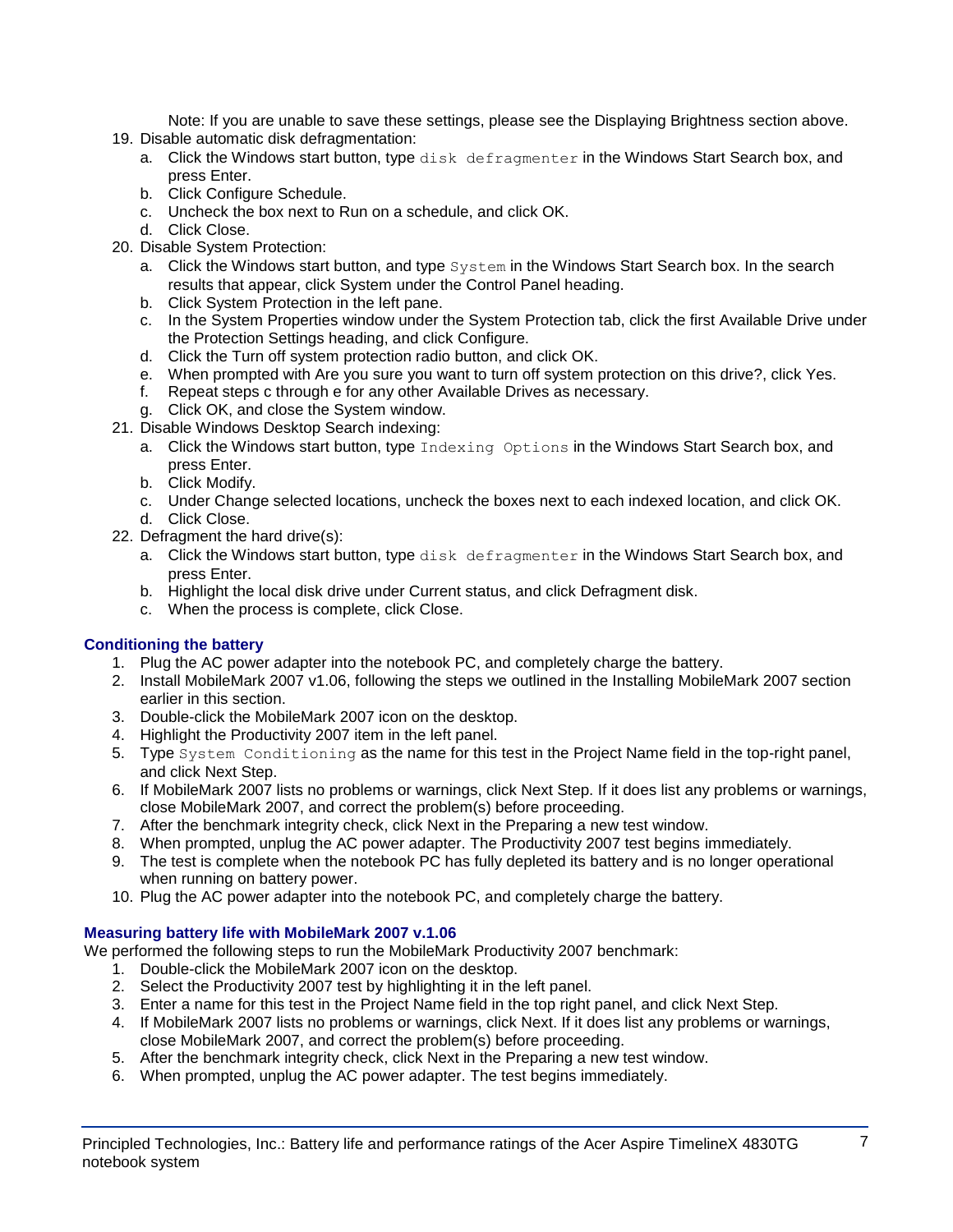7. The Productivity 2007 test is complete when the notebook PC has fully depleted its battery and is no longer operational when running on battery power.

We executed the MobileMark Productivity 2007 test three times on the system and took the median battery life run as the representative score for that test.

## **Getting the MobileMark 2007 results**

After each MobileMark Productivity 2007 test completed, we plugged the AC power adapter into the notebook PC and turned on the system. MobileMark 2007 started automatically after the system booted, analyzed the test scores, and opened the Test Results Viewer with the results from the last test.

To submit these results to BAPCo, we saved the test results directory by performing the following steps:

- 1. Browse to the C:\ Program Files (x86)\BAPCo\MobileMark 2007\results directory.
- 2. Select My Computer.
- 3. Select Local Disk (C:).
- 4. Select the Program Files directory.
- 5. Select the BAPCo directory.
- 6. Select the MobileMark2007 directory.
- 7. Select the results directory. (Note: The name of the directory for the Productivity 2007 results is the name you gave the test in Step 3 of the MobileMark Productivity 2007 process.)

## **Measuring performance with BAPCo SYSmark 2007 Preview v1.06**

#### **Addressing antivirus software conflicts**

SYSmark 2007 is not compatible with any virus-scanning software, so we uninstalled any such software that was present on the notebook PC before we installed the benchmark.

#### **Addressing pre-installed software conflicts**

SYSmark 2007 installs the following applications, which its test scripts employ:

- Adobe Photoshop 6.0.1
- InterVideo WinDVD 6.0
- Macromedia Flash 5.0
- Microsoft Excel 2002
- Microsoft Outlook 2002
- Microsoft PowerPoint 2002
- Microsoft Word 2002
- Microsoft Visual C++ 2005 Redistributable
- Netscape Communicator 6.01
- Network Associates McAfee VirusScan 5.13
- WinZip Computing WinZip 8.0

If any of these applications are already on the system under test, they cause problems with the benchmark due to software conflicts. To avoid any such issues, we uninstalled all conflicting pre-installed software applications, including different versions of any of the programs SYSmark 2007 uses. We did this before we installed the benchmark.

#### **Setting up the test**

- 1. Reset the system to the base test image.
- 2. Disable the User Account Control.
	- a. Click the Windows start button, and type Change User Account Settings.
	- b. In the User Account Control Settings window, move the slider down to Never notify.
	- c. Click OK.
	- d. Click the You must restart your computer to apply these changes pop-up message that appears at the bottom right of the screen, and click Restart Now.
- 3. Insert the SYSmark 2007 Preview Disc 1 installation disc into the DVD drive.
- 4. In the Autoplay window that appears, click Run setup.exe.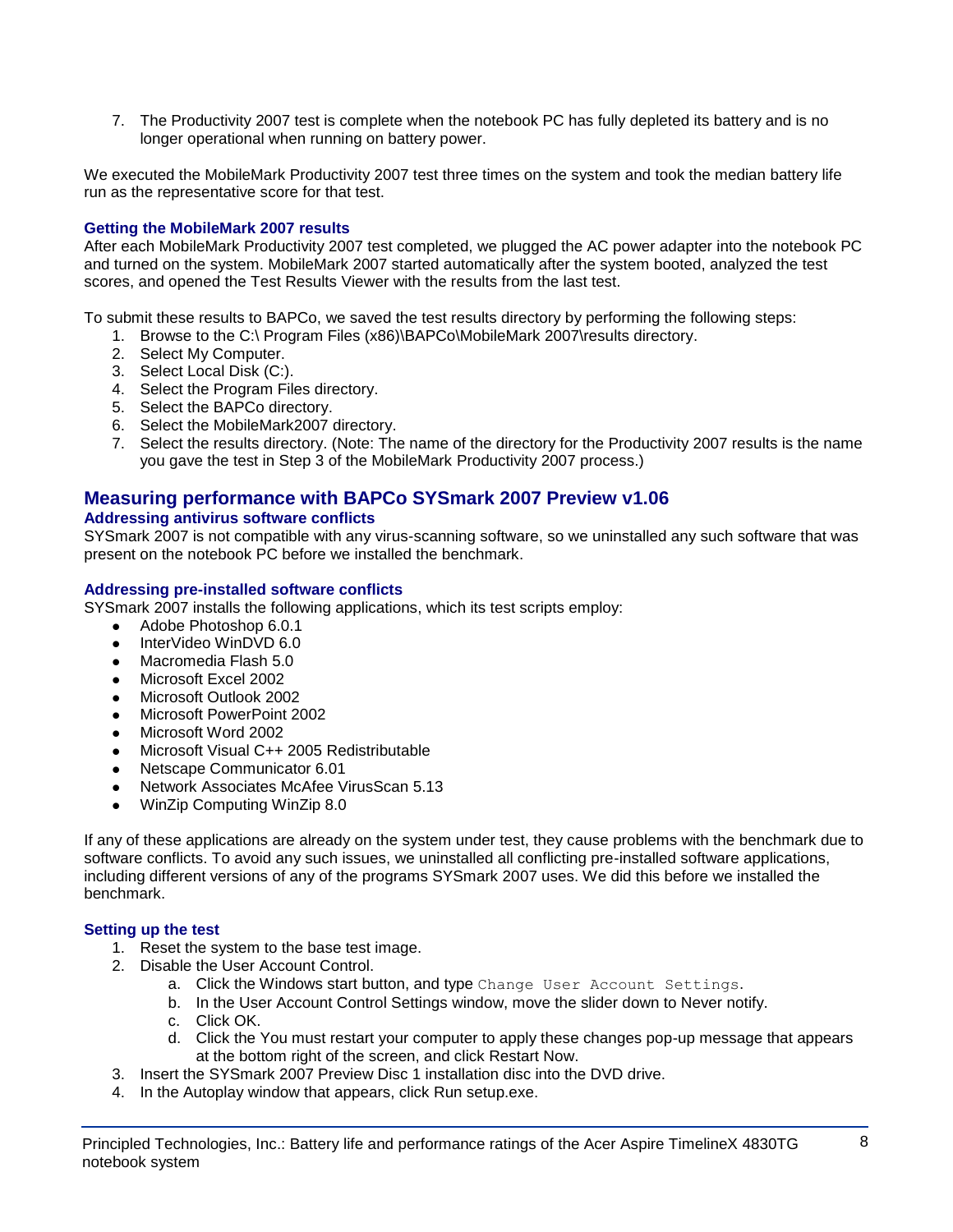- 5. At the Welcome to InstallShield Wizard screen, click Next.
- 6. At the License Agreement screen, select I accept the terms in the License Agreement, and click Next.
- 7. At the Choose Destination Location screen, click Next.
- 8. At the Ready to Install the Program screen, click Install.
- 9. When the application prompts you to do so, remove SYSmark 2007 Preview Disc 1, and insert SYSmark Preview Disc 2 into the DVD drive. Click OK.
- 10. When the installation is complete, click Finish.
- 11. Download SYSmark 2007 Preview Patch 5 from [http://www.bapco.com/support,](http://www.bapco.com/support) saving the download to the desktop.
- 12. Double-click the SYSmark2007Preview-Patch5.exe.
- 13. In the 7-Zip self-extracting archive window, select a location to extract the installation files, and click Extract.
- 14. Browse to the location of the extracted files, and double-click on the SYSmark2007 file folder.
- 15. Double-click setup.exe.
- 16. At the Welcome screen, click Next.
- 17. At the Update Complete screen, click Finish.
- 18. Run the BAPCo Auto-configuration tool, v.2.4.1, or manually set the power options:
	- a. Insert the Auto-configuration tool in the notebook PC's DVD drive.
		- b. Double-click BAPCo\_AutoConfig.bat.
		- c. Type S and press Enter to choose SYSmark 2007.
		- d. Type 3 and press Enter to choose the changes that produce the best possible scores.
		- e. Type  $R$  and press Enter to reboot the system when the application prompts you to do so.

## **Running the test**

- 1. Launch SYSmark 2007 Preview by double-clicking the desktop icon.
- 2. Click Run.
- 3. Select Official Run, choose 3 Iterations, check the box beside Perform conditioning run, and enter a name for that run.
- 4. When the benchmark completes and the main SYSmark 2007 Preview menu appears, click Save FDR to create a report.
- 5. Click OK to close the additional comments window, and select the location to save the report.
- 6. Select the desktop, and click Save.
- 7. Record the SYSmark results.

## **Measuring disk performance with PCMark Vantage 1.0.2.0**

## **Installing and patching PCMark Vantage**

- 1. Download the PCMark\_Vantage\_v102\_installer.exe Windows package from [www.futuremark.com/benchmarks/pcmarkvantage/download/.](http://www.futuremark.com/benchmarks/pcmarkvantage/download/)
- 2. Install PCMark Vantage 1.0.2 with the default options by double-clicking the PCMark\_Vantage\_v102\_installer.exe file.
- 3. At the Welcome screen, click Next.
- 4. At the License Agreement window, click I accept the terms of the license agreement, and click Next.
- 5. At the Setup Type window click Express, and click Next.
- 6. At the Ready to Install the Program window, click Install.
- 7. When the PCMark Vantage Read Me page opens in your web browser, review the document, and click Close when you are finished.
- 8. At the InstallShield Wizard complete screen, click Finish.
- 9. Launch PCMark Vantage 1.0.2 by clicking on the PCMark Vantage x64 desktop icon. Enter the registration code, click Register, and click OK.

## 10. Exit PCMark Vantage 1.0.2.

## **Running PCMark Vantage 1.0.2.0**

- 1. Reboot the system, and wait 2 minutes.
- 2. Double-click the PCMark Vantage desktop icon to launch the benchmark.
- 3. Verify all test suites are selected, and that the HDD Suite target is set to C:.
- 4. Accept the default settings, and click Run Benchmark.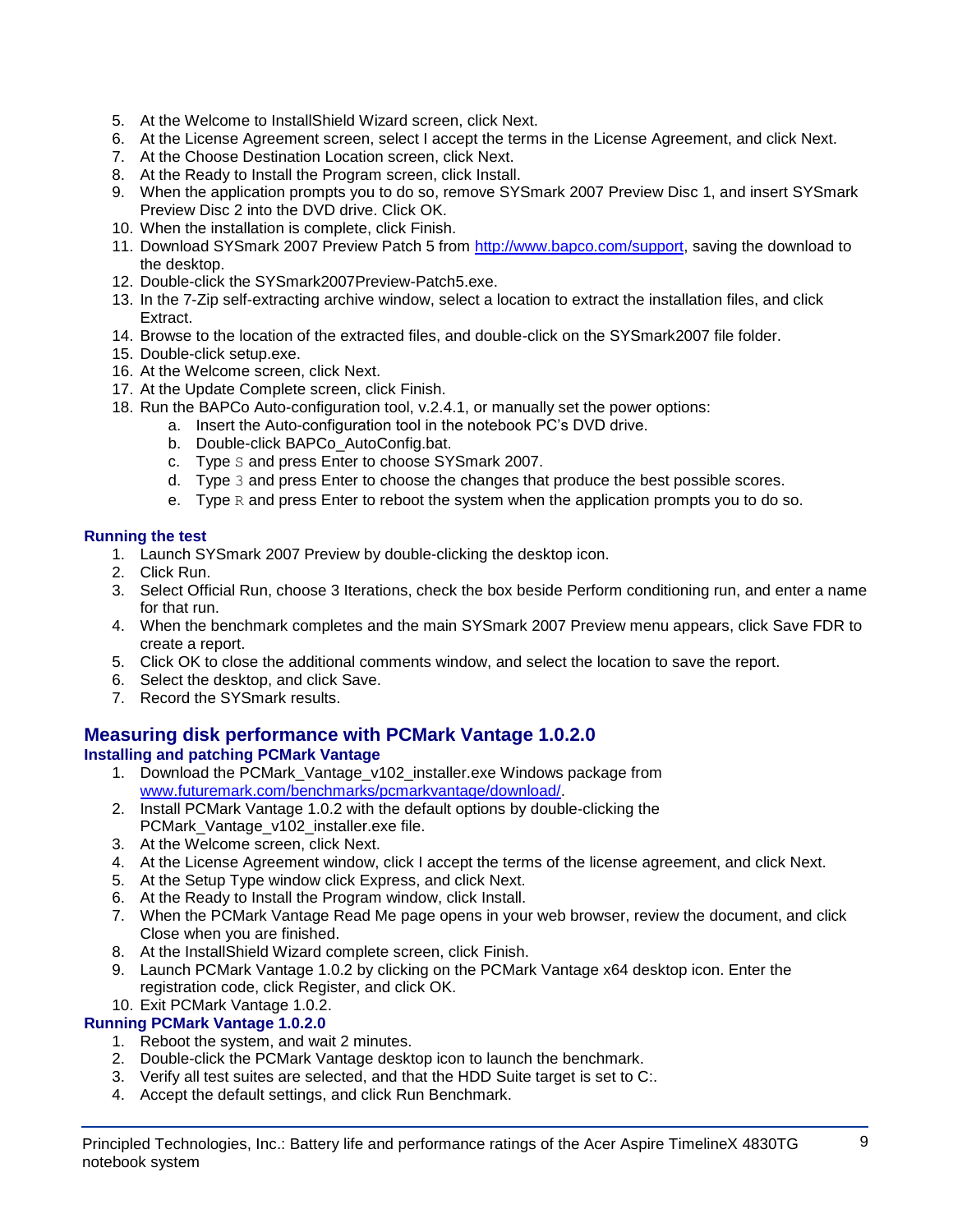- 5. When the benchmark run completes, click Submit results.
- 6. Take a screenshot of the results, and record them as follows:
	- PCMark Suite
	- Memories Suite
	- TV and Movies Suite
	- Gaming Suite
	- Music Suite
	- Communication Suite
	- Productivity Suite
	- HDD Test Suite
- 7. Perform steps 1 through 6 two more times, and report the median of the three runs.

## **Measuring graphics performance with 3DMark 11 1.0.1 Installing 3DMark 11**

- 1. Download the 3DMark\_11\_v101\_installer.exe Windows package from [http://community.futuremark.com/store/.](http://community.futuremark.com/store/)
- 2. Install 3DMark 11 1.0.1 with the default options by double-clicking the 3DMark 11 v101.exe file.
- 3. At the Choose Setup Language screen, choose English and click Next.
- 4. At the Welcome screen, click Next.
- 5. At the License Agreement screen, click I accept the terms of the license agreement, and click Next.
- 6. At the Setup Type screen, click Complete, and click Next.
- 7. At the Ready to Install the Program screen, click Install.
- 8. When the 3DMark 11 Read Me page appears in your Web browser, review the document, and click Close when you are finished.
- 9. At the Setup Complete screen, click Finish to restart the computer.
- 10. Launch 3DMark 11 1.0.1 by double-clicking on the 3DMark 11 desktop icon. Enter the registration code, and click Register.
- 11. Exit 3DMark 11 1.0.1.

## **Running 3DMark11 1.0.1**

- 1. Reboot the system, and wait 2 minutes.
- 2. Double-click the 3DMark 11 desktop icon to launch the benchmark.
- 3. In the 3DMark 11 Main section, click the Performance option under Preset and select Benchmark tests only.
- 4. Click Run 3DMark 11.
- 5. When the benchmark run completes, take a screenshot of the results, and record them as follows:
	- 3DMark Score
	- **•** Graphics Score
	- Physics Score
	- Combined Score
- 6. Perform steps 1 through 5 two more times, and report the median of the three runs.

#### **Measuring graphics performance with 3DMark Vantage 1.1.0 Installing and patching 3DMark Vantage**

- 1. Download the 3DMark\_Vantage\_v110\_installer.exe Windows package from [http://www.futuremark.com/benchmarks/3dmarkvantage/download/.](http://www.futuremark.com/benchmarks/3dmarkvantage/download/)
- 2. Install 3DMark Vantage 1.1.0 with the default options by double-clicking the 3DMark\_Vantage\_v110\_installer.exe file.
- 3. At the Welcome screen, click Next.
- 4. At the License Agreement screen, click I accept the terms of the license agreement, and click Next.
- 5. At the Setup Type screen, click Express, and click Next.
- 6. At the Ready to Install the Program screen, click Install.
- 7. When the 3DMark Vantage Read Me page appears in your Web browser, review the document, and click Close when you are finished.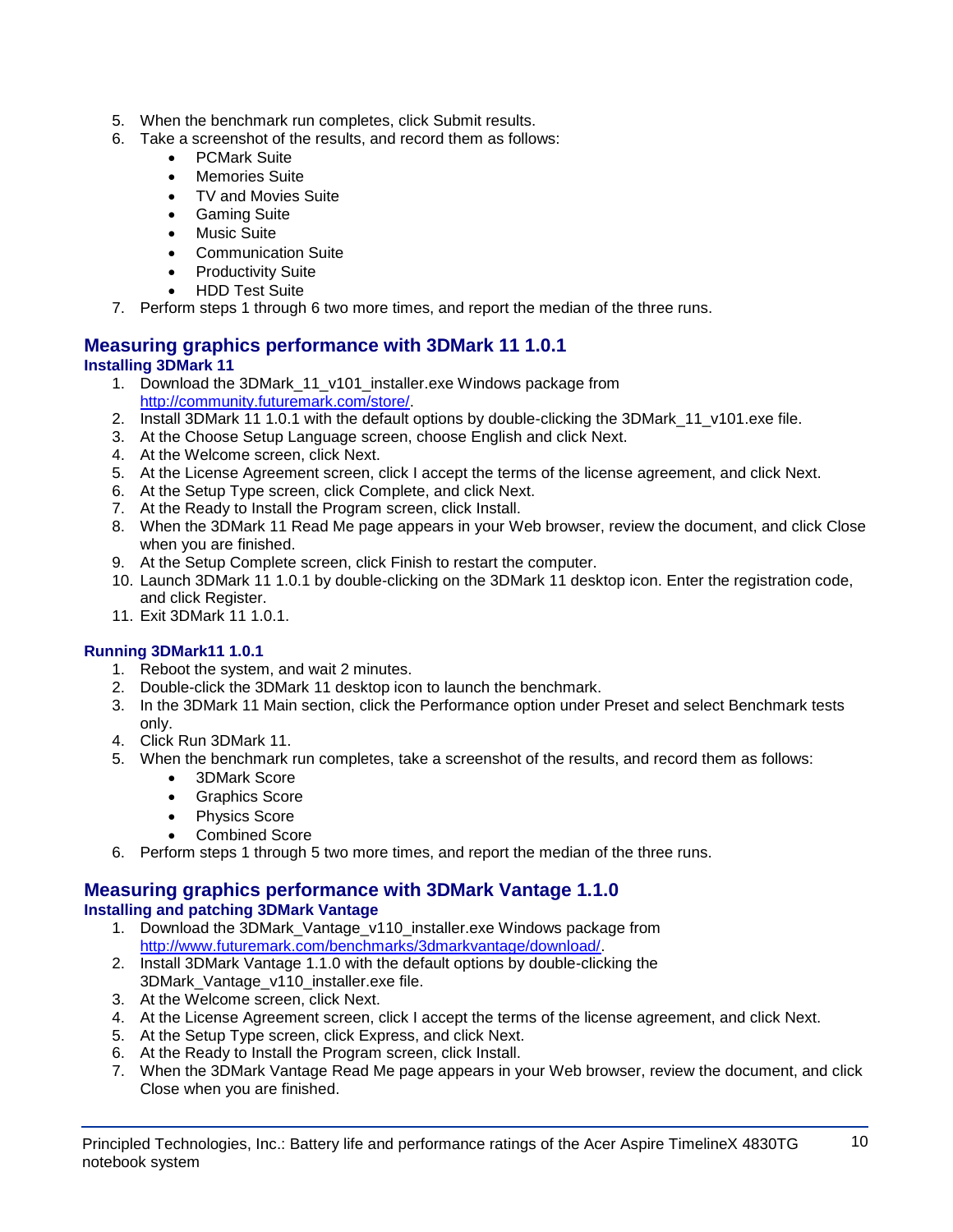- 8. At the Setup Complete screen, click Finish.
- 9. Launch 3DMark Vantage 1.1.0 by double-clicking on the 3DMark Vantage desktop icon. Enter the registration code, and click Register.
- 10. Exit 3DMark Vantage 1.1.0.

## **Running 3DMark Vantage 1.1.0**

For Entry-level results:

- 1. Reboot the system, and wait 2 minutes.
- 2. Double-click the 3DMark Vantage desktop icon to launch the benchmark.
- 3. In the 3DMark Vantage Main section, click the Preset drop-down menu arrow, and select Entry.
- 4. Click the Options tab, then click the Graphic Tests tab, and ensure that both tests are selected.
- 5. Click the CPU Tests tab, and ensure that both tests are selected.
- 6. Click the Feature Tests tab, and deselect all six tests by clicking the check mark by each title.
- 7. Click Run Benchmark.
- 8. When the benchmark run completes, take a screenshot of the results, and record them as follows:
	- 3DMark Score
	- GPU Score
	- CPU Score
- 9. Perform steps 1 through 8 two more times, and report the median of the three runs.

For Performance-level results:

- 1. Reboot the system, and wait 2 minutes.
- 2. Double-click the 3DMark Vantage desktop icon to launch the benchmark.
- 3. In the 3DMark Vantage Main section, click the Preset pull-down menu arrow, and select Performance.
- 4. Click the Options tab, then click the Graphic Tests tab, and ensure that both tests are selected.
- 5. Click the CPU Tests tab, and ensure that both tests are selected.
- 6. Click the Graphic Tests tab, and ensure that both tests are selected.
- 7. Click the CPU Tests tab, and deselect both tests by clicking the check mark by each title.
- 8. Click the Feature Tests tab, and deselect all six tests by clicking the check mark by each title.
- 9. Click Run Benchmark.
- 10. When the benchmark run completes, take a screenshot of the results, and record them as follows:
	- 3DMark Score
	- GPU Score
	- CPU Score
- 11. Perform steps 1 through 10 two more times, and report the median of the three runs.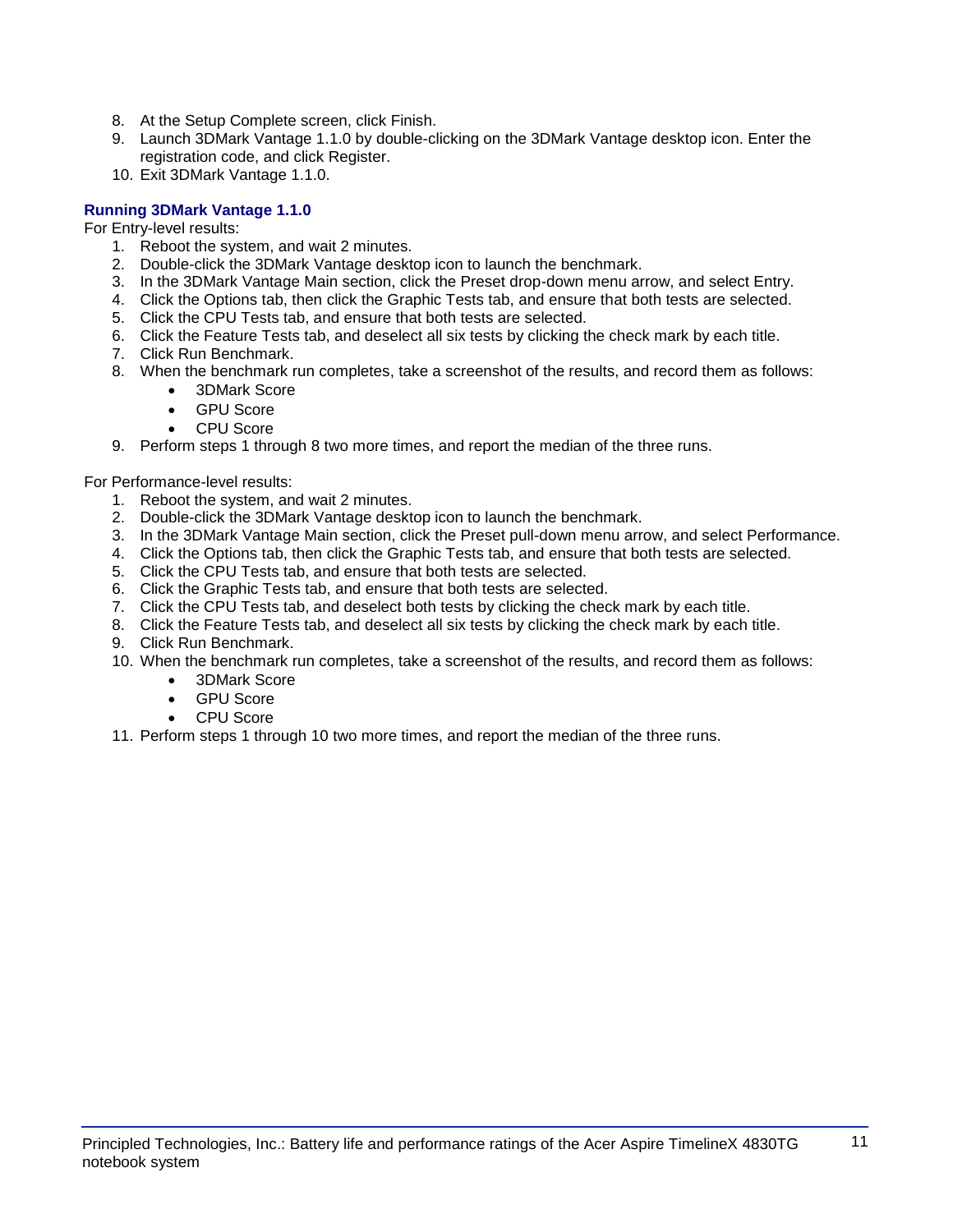# **Appendix A – Complete test results**

Figure 3 presents the complete MobileMark 2007 Productivity 2007 test results for the test system. We conducted one conditioning run followed by three official MobileMark 2007 Productivity 2007 runs.

| <b>Test</b>                                                                   | <b>Score</b> |
|-------------------------------------------------------------------------------|--------------|
| <b>MobileMark 2007 Productivity 2007</b>                                      |              |
| MobileMark 2007 - Productivity 2007 - Performance Qualification score - Run 1 | 207          |
| MobileMark 2007 - Productivity 2007 - Performance Qualification score - Run 2 | 209          |
| MobileMark 2007 - Productivity 2007 - Performance Qualification score - Run 3 | 208          |
| MobileMark 2007 - Productivity 2007 - Battery Life score (minutes) - Run 1    | 646          |
| MobileMark 2007 - Productivity 2007 - Battery Life score (minutes) - Run 2    | 648          |
| MobileMark 2007 - Productivity 2007 - Battery Life score (minutes) - Run 3    | 646          |
| SYSmark 2007 Preview v1.06                                                    |              |
| SYSmark 2007 Preview v1.06 Rating                                             | 149          |
| SYSmark 2007 Preview v1.06 - E-Learning                                       | 131          |
| SYSmark 2007 Preview v1.06 - VideoCreation                                    | 165          |
| SYSmark 2007 Preview v1.06 - Productivity                                     | 144          |
| SYSmark 2007 Preview v1.06 - 3D                                               | 158          |
| SYSmark 2007 Preview v1.06 - E-Learning Run 1                                 | 131          |
| SYSmark 2007 Preview v1.06 - VideoCreation Run 1                              | 162          |
| SYSmark 2007 Preview v1.06 - Productivity Run 1                               | 146          |
| SYSmark 2007 Preview v1.06 - 3D Run 1                                         | 158          |
| SYSmark 2007 Preview v1.06 - E-Learning Run 2                                 | 131          |
| SYSmark 2007 Preview v1.06 - VideoCreation Run 2                              | 165          |
| SYSmark 2007 Preview v1.06 - Productivity Run 2                               | 141          |
| SYSmark 2007 Preview v1.06 - 3D Run 2                                         | 158          |
| SYSmark 2007 Preview v1.06 - E-Learning Run 3                                 | 131          |
| SYSmark 2007 Preview v1.06 - VideoCreation Run 3                              | 168          |
| SYSmark 2007 Preview v1.06 - Productivity Run 3                               | 146          |
| SYSmark 2007 Preview v1.06 - 3D Run 3                                         | 158          |
| <b>Futuremark PCMark Vantage 1.0.2.0</b>                                      |              |
| PCMark Suite - Run 1                                                          | 5,199        |
| PCMark Suite - Run 2                                                          | 5,249        |
| PCMark Suite - Run 3                                                          | 5,191        |
| Memories Suite - Run 1                                                        | 3,300        |
| Memories Suite - Run 2                                                        | 3,276        |
| Memories Suite - Run 3                                                        | 3,273        |
| TV and Movies Suite - Run 1                                                   | 3,497        |
| TV and Movies Suite - Run 2                                                   | 3,474        |
| TV and Movies Suite - Run 3                                                   | 3,547        |
| Gaming Suite - Run 1                                                          | 3,783        |
| Gaming Suite - Run 2                                                          | 3,661        |
| Gaming Suite - Run 3                                                          | 3,769        |
| Music Suite - Run 1                                                           | 5,369        |
| Music Suite - Run 2                                                           | 5,232        |
| Music Suite - Run 3                                                           | 5,322        |
| Communication Suite - Run 1                                                   | 4,917        |
| Communication Suite - Run 2                                                   | 5,090        |
| Communication Suite - Run 3                                                   | 4,882        |
| Productivity Suite - Run 1                                                    | 4,279        |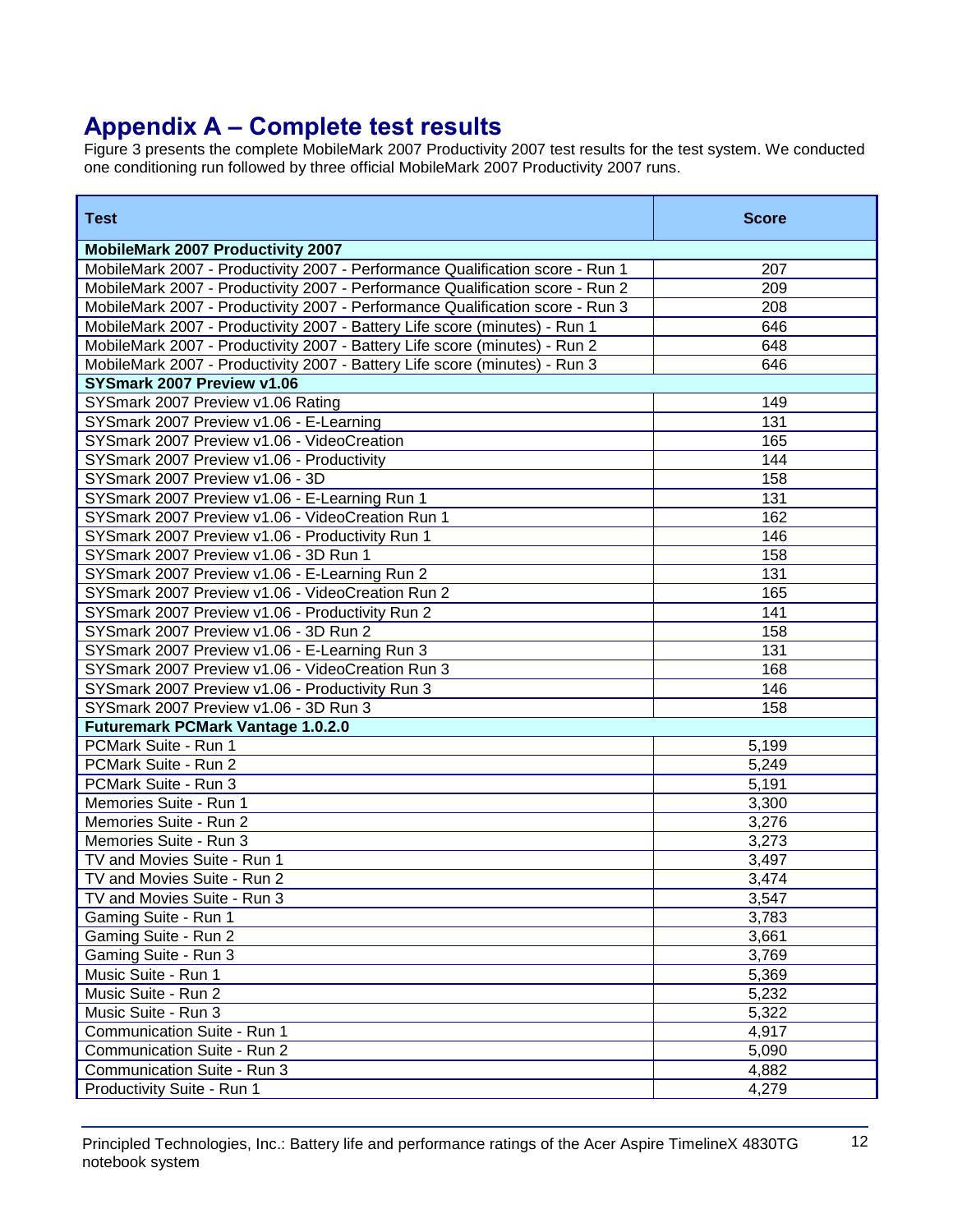| <b>Test</b>                                 | <b>Score</b>     |
|---------------------------------------------|------------------|
| Productivity Suite - Run 2                  | 4,198            |
| Productivity Suite - Run 3                  | 4,260            |
| HDD Test Suite - Run 1                      | 3,328            |
| HDD Test Suite - Run 2                      | 3,350            |
| HDD Test Suite - Run 3                      | 3,353            |
| 3DMark 11 v1.0.1                            |                  |
| 3DMark Score - Run 1                        | 987              |
| Graphics Score - Run 1                      | 894              |
| Physics Score - Run 1                       | 2,684            |
| Combined Score - Run 1                      | 847              |
| 3DMark Score - Run 2                        | $\overline{982}$ |
| Graphics Score - Run 2                      | 889              |
| Physics Score - Run 2                       | 2,688            |
| Combined Score - Run 2                      | 846              |
| 3DMark Score - Run 3                        | 983              |
| Graphics Score - Run 3                      | 890              |
| Physics Score - Run 3                       | 2,700            |
| Combined Score - Run 3                      | 842              |
| 3DMark Vantage 1.1.0 Entry Level mode       |                  |
| 3DMark Score - Run 1                        | 12,456           |
| GPU Score - Run 1                           | 17,130           |
| CPU Score - Run 1                           | 6,849            |
| 3D Mark Score - Run 2                       | 12,493           |
| GPU Score - Run 2                           | 17,224           |
| CPU Score - Run 2                           | 6,850            |
| 3D Mark Score - Run 3                       | 12,506           |
| GPU Score - Run 3                           | 17,244           |
| CPU Score - Run 3                           | 6,855            |
| 3DMark Vantage 1.1.0 Performance Level mode |                  |
| 3DMark Score - Run 1                        | 4,206            |
| GPU Score - Run 1                           | 3,727            |
| CPU Score - Run 1                           | 6,842            |
| 3D Mark Score - Run 2                       | 4,215            |
| GPU Score - Run 2                           | 3,736            |
| CPU Score - Run 2                           | 6,849            |
| 3D Mark Score - Run 3                       | 4,175            |
| GPU Score - Run 3                           | 3,695            |
| CPU Score - Run 3                           | 6,835            |

**Figure 3: Complete benchmark scores for the Acer Aspire TimelineX 4830TG notebook system we tested.**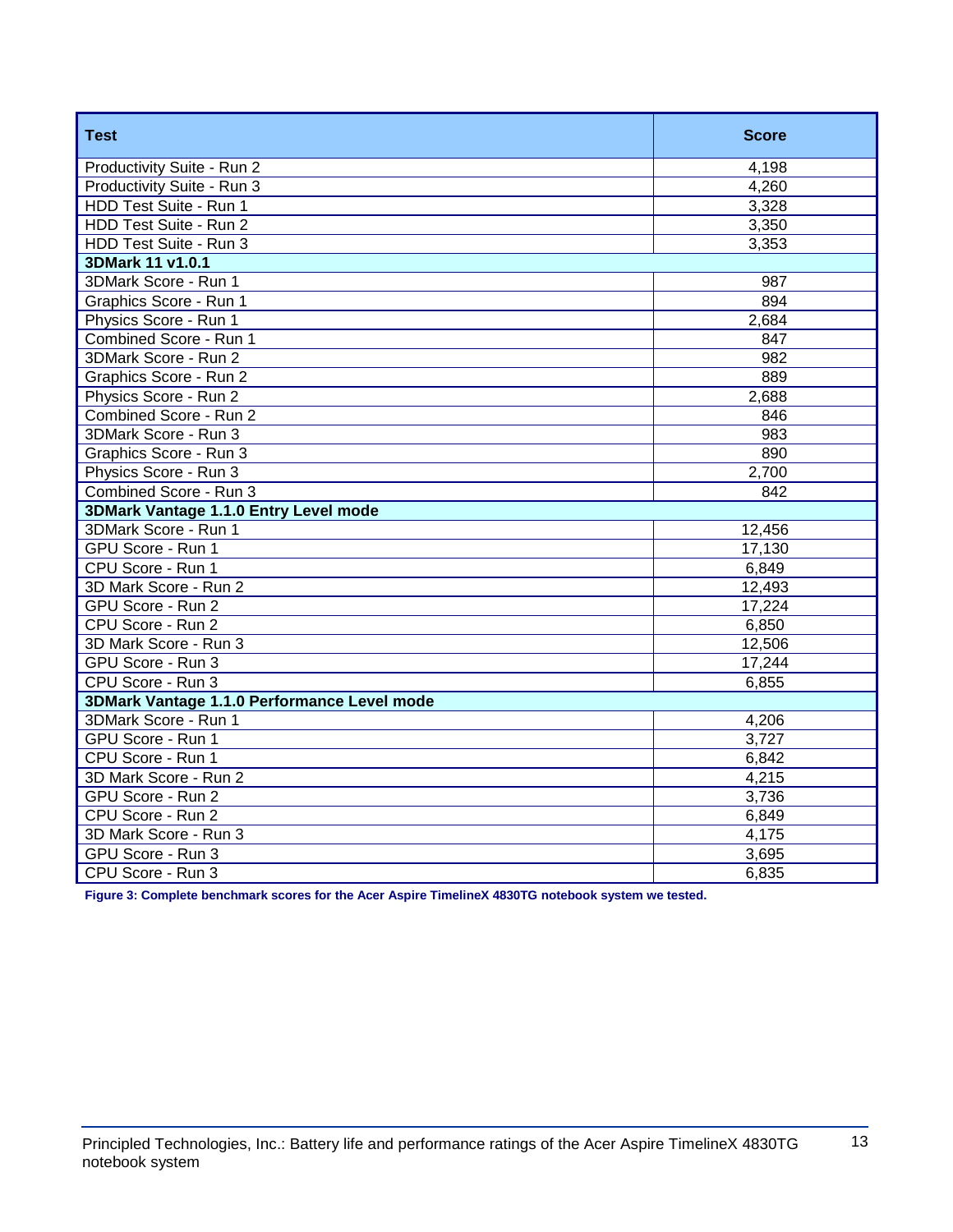# **Appendix B – Test system configuration information**

Figure 4 provides detailed configuration information about the test system.

| <b>System</b>                                 | <b>Acer Aspire TimelineX 4830TG</b>                                                                                                                       |
|-----------------------------------------------|-----------------------------------------------------------------------------------------------------------------------------------------------------------|
| General                                       |                                                                                                                                                           |
| Number of processor packages                  | 1                                                                                                                                                         |
| Number of cores per processor                 | $\overline{2}$                                                                                                                                            |
| Number of hardware threads per core           | 2                                                                                                                                                         |
| System power management policy                | <b>Balanced</b>                                                                                                                                           |
| Processor power-saving option                 | <b>EIST</b>                                                                                                                                               |
| System dimensions (length x width x height)   | Length: 13-3/8"<br>Width: 9-3/8"<br>Height when closed: 1" front, 1-1/8" middle, 1-1/4" back<br>Height when open: 3/4" front, 13/16" middle, 9-9/16" back |
| System weight                                 | 4 lbs. 9 oz.                                                                                                                                              |
| <b>CPU</b>                                    |                                                                                                                                                           |
| Vendor                                        | Intel                                                                                                                                                     |
| Name                                          | Core i3                                                                                                                                                   |
| Model number                                  | 2310M                                                                                                                                                     |
| Stepping                                      | D <sub>2</sub>                                                                                                                                            |
| Socket type and number of pins                | Socket 988B rPGA                                                                                                                                          |
| Core frequency (GHz)                          | 2.10                                                                                                                                                      |
| <b>Bus frequency</b>                          | <b>DMI 2.0</b>                                                                                                                                            |
| L1 cache                                      | 32 KB + 32 KB per core                                                                                                                                    |
| L <sub>2</sub> cache                          | 512 KB (256 KB per core)                                                                                                                                  |
| L3 cache                                      | 3 MB (shared)                                                                                                                                             |
| <b>Platform</b>                               |                                                                                                                                                           |
| Vendor                                        | Acer                                                                                                                                                      |
| Motherboard model number                      | JM40_HR                                                                                                                                                   |
| Motherboard chipset                           | Intel HM65                                                                                                                                                |
| <b>BIOS</b> name and version                  | Acer V1.02 (03/29/2011)                                                                                                                                   |
| <b>Memory module(s)</b>                       |                                                                                                                                                           |
| Vendor and model number                       | Elpida EBJ41UF8BCS0-DJ-F                                                                                                                                  |
| <b>Type</b>                                   | PC3-10600                                                                                                                                                 |
| Speed (MHz)                                   | 1,333                                                                                                                                                     |
| Speed running in the system (MHz)             | 1,333                                                                                                                                                     |
| Timing/Latency (tCL-tRCD-tRP-tRASmin)         | $6 - 6 - 6 - 20$                                                                                                                                          |
| Size (MB)                                     | 4,096                                                                                                                                                     |
| Number of memory module(s)                    | 1                                                                                                                                                         |
| Amount of RAM in system (GB)                  | 4                                                                                                                                                         |
| Chip organization (single-sided/double-sided) | Double-sided                                                                                                                                              |
| Channel (single/dual)                         | Single                                                                                                                                                    |
| <b>Hard disk</b>                              |                                                                                                                                                           |
| Vendor and model number                       | Western Digital WD5000BPVT-22HXZT1                                                                                                                        |
| Number of disks in system                     | 1                                                                                                                                                         |
| Size (GB)                                     | 500                                                                                                                                                       |
| Buffer size (MB)                              | 8                                                                                                                                                         |
| <b>RPM</b>                                    | 5,400                                                                                                                                                     |
| <b>Type</b>                                   | SATA 3.0 Gb/s                                                                                                                                             |
| Controller                                    | Intel Mobile Express Chipset SATA AHCI Controller                                                                                                         |

Principled Technologies, Inc.: Battery life and performance ratings of the Acer Aspire TimelineX 4830TG 14 notebook system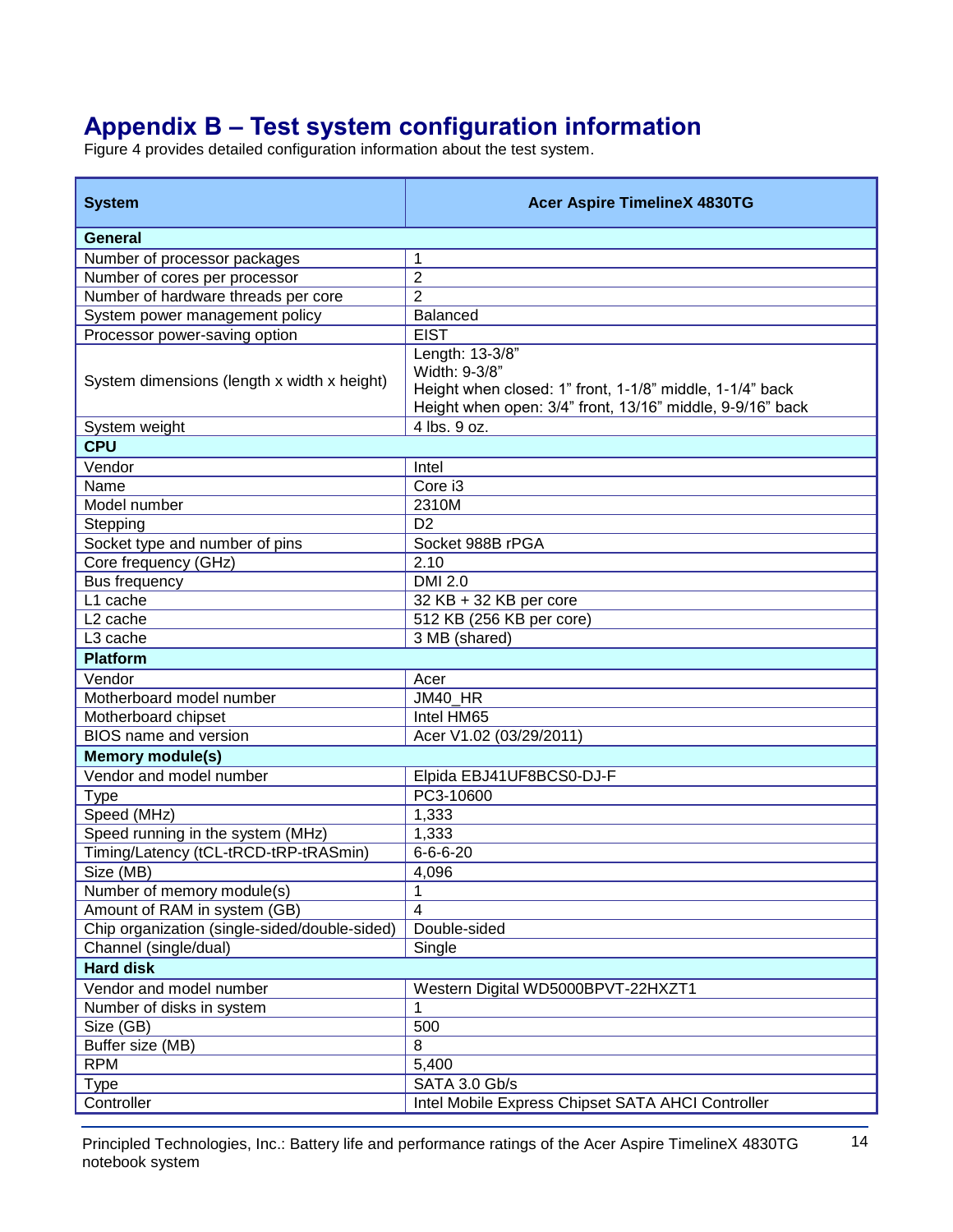| <b>System</b>                        | <b>Acer Aspire TimelineX 4830TG</b>              |  |
|--------------------------------------|--------------------------------------------------|--|
| <b>Driver</b>                        | Intel 10.1.2.1004 (01/12/2011)                   |  |
| <b>Operating system</b>              |                                                  |  |
| Name                                 | Windows 7 Home Premium 64-bit                    |  |
| Build number                         | 7600                                             |  |
| Service Pack                         | N/A                                              |  |
| File system                          | <b>NTFS</b>                                      |  |
| Kernel                               | ACPI x64-based PC                                |  |
| Language                             | English                                          |  |
| Microsoft DirectX version            | 11                                               |  |
| <b>Graphics 1</b>                    |                                                  |  |
| Vendor and model number              | Intel HD Graphics 3000                           |  |
| <b>Type</b>                          | Integrated                                       |  |
| Chipset                              | Intel HD Graphics Family                         |  |
| <b>BIOS</b> version                  | 2104.0                                           |  |
| Total available graphics memory (MB) | 1,760                                            |  |
| Dedicated video memory (MB)          | 128                                              |  |
| System video memory (MB)             | 0                                                |  |
| Shared system memory (MB)            | 1,632                                            |  |
| Resolution                           | 1,366 x 768                                      |  |
| <b>Driver</b>                        | Intel 8.15.10.2345 (03/26/2011)                  |  |
| <b>Graphics 2</b>                    |                                                  |  |
| Vendor and model number              | NVIDIA <sup>®</sup> GeForce <sup>®</sup> GT 540M |  |
| <b>Type</b>                          | <b>Discrete</b>                                  |  |
| Chipset                              | GeForce GT 540M                                  |  |
| <b>BIOS</b> version                  | 70.08.45.00.34                                   |  |
| Total available graphics memory (MB) | 2,741                                            |  |
| Dedicated video memory (MB)          | 1,024                                            |  |
| System video memory (MB)             | 0                                                |  |
| Shared system memory (MB)            | 1,717                                            |  |
| Resolution                           | 1,366 x 768                                      |  |
| <b>Driver</b>                        | NVIDIA 8.17.12.6721 (02/18/2011)                 |  |
| Sound card/subsystem 1               |                                                  |  |
| Vendor and model number              | <b>Conexant High Definition Audio</b>            |  |
| <b>Driver</b>                        | Conexant 8.54.6.0 (03/17/2011)                   |  |
| Sound card/subsystem 2               |                                                  |  |
| Vendor and model number              | Intel Display Audio                              |  |
| <b>Driver</b>                        | Intel 6.14.0.3074 (10/15/2010)                   |  |
| <b>Ethernet</b>                      |                                                  |  |
| Vendor and model number              | Atheros AR8151 PCI-E Gigabit                     |  |
| <b>Driver</b>                        | Atheros 1.0.0.36 (09/27/2010)                    |  |
| <b>Wireless</b>                      |                                                  |  |
| Vendor and model number              | Atheros AR5B97 Wireless                          |  |
| <b>Driver</b>                        | Atheros 9.0.0.202 (05/06/2010)                   |  |
| <b>Optical drive(s)</b>              |                                                  |  |
| Vendor and model number              | Matshita UJ8A2AS                                 |  |
| <b>Type</b>                          | DVD-RW                                           |  |
| <b>USB ports</b>                     |                                                  |  |
| Number                               | $\sqrt{3}$                                       |  |
|                                      |                                                  |  |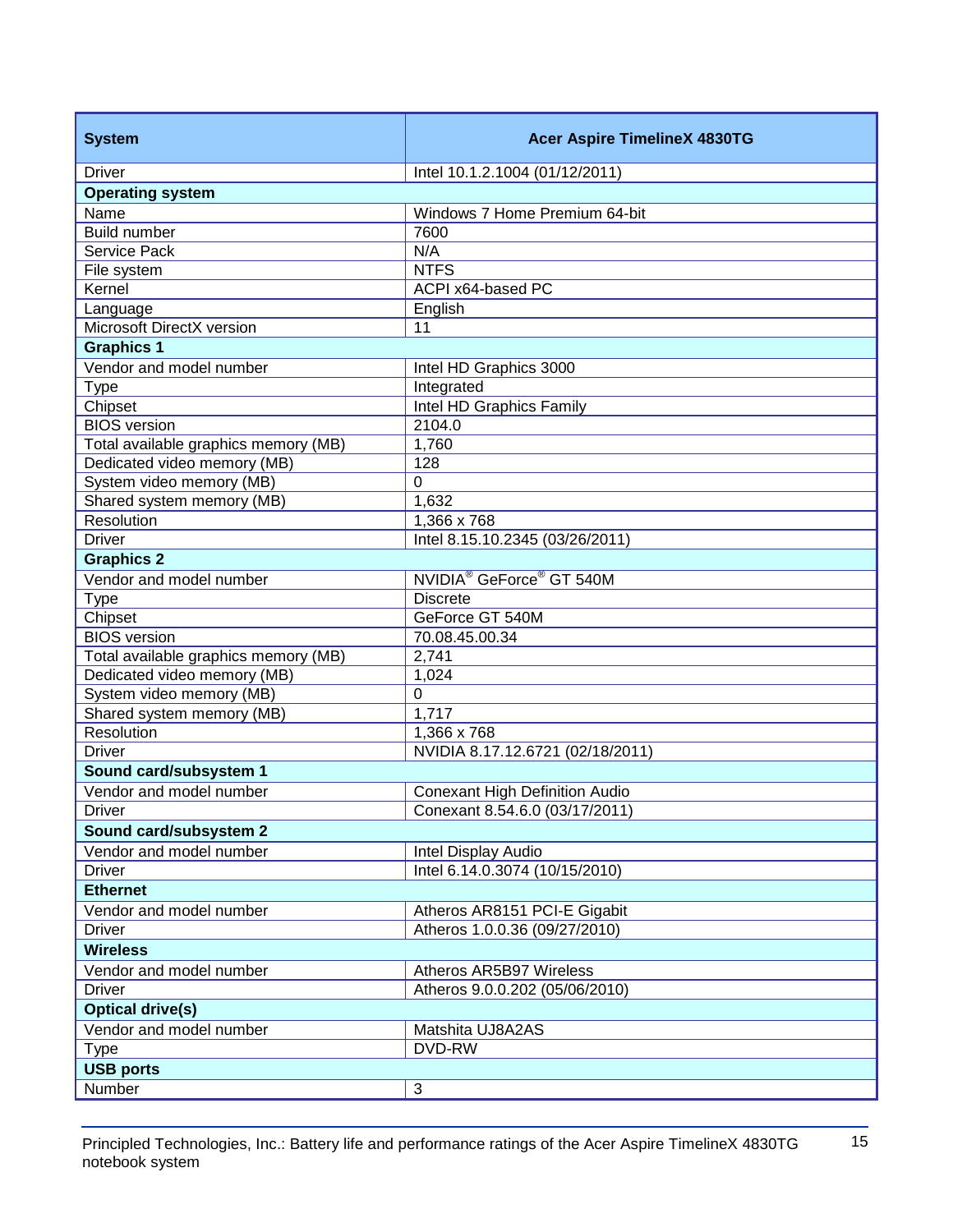| <b>System</b>                  | <b>Acer Aspire TimelineX 4830TG</b>        |  |
|--------------------------------|--------------------------------------------|--|
| <b>Type</b>                    | <b>USB 3.0</b>                             |  |
| Other                          | Media card reader                          |  |
| <b>Monitor</b>                 |                                            |  |
| LCD type                       | HD LED WXGA                                |  |
| Screen size                    | 14.0"                                      |  |
| Refresh rate (Hz)              | 60                                         |  |
| <b>Battery</b>                 |                                            |  |
| <b>Type</b>                    | 6-cell (non-removable) Lithium-ion battery |  |
| Size (length x width x height) | N/A                                        |  |
| Rated capacity                 | N/A                                        |  |
| Weight                         | N/A                                        |  |

**Figure 4: Detailed configuration information for the test system.**